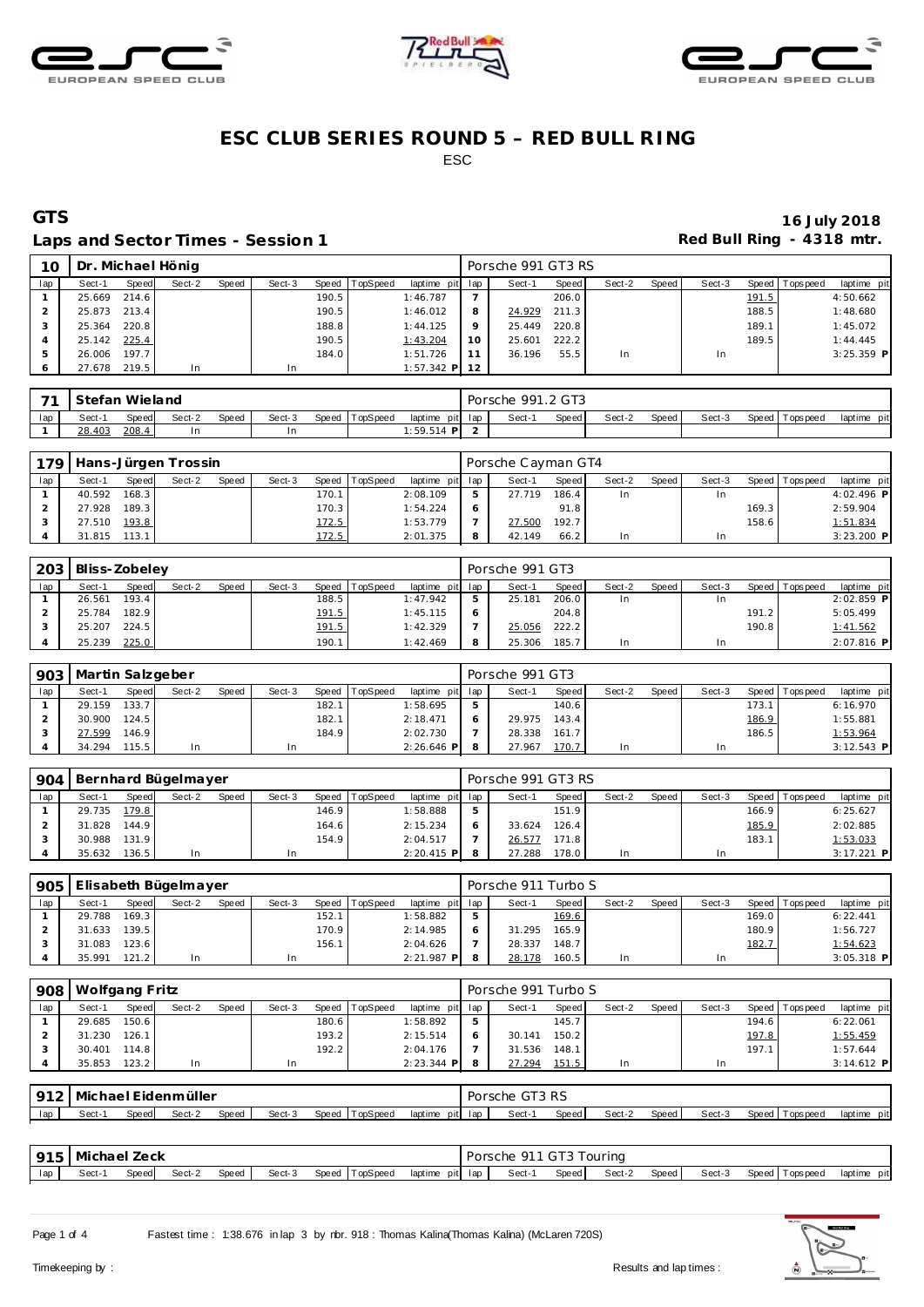





### Laps and Sector Times - Session 1 **Red Bull Ring - 4318 mtr. Red Bull Ring - 4318 mtr.**

# **GTS 16 July 2018**

| 916 <sub>1</sub> |        |              | Pesche Kupferschmied |              |        |         |                |          |         | BMW e46 |       |        |       |        |                 |             |
|------------------|--------|--------------|----------------------|--------------|--------|---------|----------------|----------|---------|---------|-------|--------|-------|--------|-----------------|-------------|
| lap              | -Sect- | <b>Speed</b> | Sect-2               | <b>Speed</b> | Sect-3 |         | Speed TopSpeed | laptime  | pit lap | Sect-   | Speed | Sect-2 | Speed | Sect-3 | Speed Tops peed | laptime pit |
|                  | 29.232 | 156.5        |                      |              |        | $1 - 1$ |                | 2:12.077 |         | 28.759  | 140.7 |        |       |        |                 | 2:19.072 P  |
|                  |        |              |                      |              |        |         |                |          |         |         |       |        |       |        |                 |             |

| 917 | Patric Flury |       |        |       |        |       |          |                 |         | BMW e92 |              |        |       |        |       |                |              |
|-----|--------------|-------|--------|-------|--------|-------|----------|-----------------|---------|---------|--------------|--------|-------|--------|-------|----------------|--------------|
| lap | Sect-1       | Speed | Sect-2 | Speed | Sect-3 | Speed | TopSpeed | laptime pit lap |         | Sect-1  | Speed        | Sect-2 | Speed | Sect-3 |       | Speed Topspeed | laptime pit  |
|     | 30.723       | 140.4 |        |       |        | 164.6 |          | 2:05.179        | 6       | 28.546  | 186.0        |        |       |        | 168.2 |                | 1:53.779     |
|     | 29.394       | 178.0 |        |       |        | 165.4 |          | 1:56.696        |         | 28.557  | 183.2        |        |       |        | 165.4 |                | 1:55.965     |
|     | 29.042 170.1 |       |        |       |        | 166.2 |          | 1:58.125        | 8       | 29.021  | 184.8        |        |       |        | 166.4 |                | 1:54.839     |
|     | 29.240 177.7 |       |        |       |        | 165.9 |          | 1:56.106        | $\circ$ | 28.289  | <u>191.0</u> |        |       |        | 167.4 |                | 1:52.998     |
|     | 28.893       | 181.3 |        |       |        | 167.4 |          | 1:54.775        | 10      | 30.593  | 126.2        | In     |       | In     |       |                | $2:22.512$ P |

| 918 | Thomas Kalina |       |        |       |        |       |                |                 |            | l McLaren 720S |       |        |       |        |       |                 |              |
|-----|---------------|-------|--------|-------|--------|-------|----------------|-----------------|------------|----------------|-------|--------|-------|--------|-------|-----------------|--------------|
| lap | Sect-1        | Speed | Sect-2 | Speed | Sect-3 |       | Speed TopSpeed | laptime pit lap |            | Sect-1         | Speed | Sect-2 | Speed | Sect-3 |       | Speed Tops peed | laptime pit  |
|     | 24.189        | 200.6 |        |       |        | 213.0 |                | 1:59.328        | $\epsilon$ | 23.255         | 237.9 |        |       |        | 215.1 |                 | 1:38.989     |
|     | 26.210 174.8  |       |        |       |        | 216.9 |                | 1:40.872        |            | 23.432         | 195.5 |        |       |        | 210.9 |                 | 1:40.168     |
|     | 22.939        | 240.0 |        |       |        | 216.9 |                | 1:38.676        | 8          | 24.517 215.9   |       |        |       |        | 215.1 |                 | 1:40.960     |
|     | 23.787        | 219.9 |        |       |        | 214.3 |                | 1:42.528        | $\circ$    | 25.284         | 192.4 |        |       |        | 140.8 |                 | 2:01.614     |
|     | 25.741        | 196.9 |        |       |        | 215.6 |                | 1:40.677        | 10         | 44.418         | 103.2 |        |       | In     |       |                 | $3:03.447$ P |

|     | 919 Erich Hoch |       |        |       |        |       |                |                 |                | Porsche 991 GT3 exkl. |       |        |       |        |                 |             |
|-----|----------------|-------|--------|-------|--------|-------|----------------|-----------------|----------------|-----------------------|-------|--------|-------|--------|-----------------|-------------|
| lap | Sect-'         | Speed | Sect-2 | Speed | Sect-3 |       | Speed TopSpeed | laptime pit lap |                | Sect-1                | Speed | Sect-2 | Speed | Sect-3 | Speed Tops peed | laptime pit |
|     | 26.689         | 182.9 |        |       |        | 187.8 |                | 2:21.427        | $\sim$         | 25.249                | 214.6 |        |       | In     |                 | 2:06.981 P  |
|     | 25.531         | 218.6 |        |       |        | 191.2 |                | <u>1:45.180</u> | $\overline{4}$ |                       |       |        |       |        |                 |             |

|     | 922   Florian Schmidhuber |       |        |       |        |                |                 | Porsche 911 GT3 RS |       |        |         |        |                 |             |
|-----|---------------------------|-------|--------|-------|--------|----------------|-----------------|--------------------|-------|--------|---------|--------|-----------------|-------------|
| lap | Sect-1                    | Speed | Sect-2 | Speed | Sect-3 | Speed TopSpeed | laptime pit lap | Sect-1             | Speed | Sect-2 | Speed I | Sect-3 | Speed Tops peed | laptime pit |
|     | 29.453                    | 203.3 |        |       |        |                | 1:49.840        | 26.846 173.7       |       |        |         |        |                 | 1:58.155    |
|     | 3:58.311                  | 202.5 |        |       |        |                | 5:20.043        | 28.058             | 196.2 |        |         |        |                 | 1:49.182    |
|     | 27.431                    | 174.3 |        |       |        |                | 1:58.316        | 27.285             | 209.6 |        |         |        |                 | 1:47.341    |

| 923 |        | Tom Fechtner |        |       |        |       |                |                 |    | Porsche Cayman 718 |       |        |       |        |       |                 |              |
|-----|--------|--------------|--------|-------|--------|-------|----------------|-----------------|----|--------------------|-------|--------|-------|--------|-------|-----------------|--------------|
| lap | Sect-1 | Speed        | Sect-2 | Speed | Sect-3 |       | Speed TopSpeed | laptime pit lap |    | Sect-1             | Speed | Sect-2 | Speed | Sect-3 |       | Speed Tops peed | laptime pit  |
|     | 28,900 | 169.6        |        |       |        | 184.3 |                | 1:58.759        |    | 26.356             | 210.8 |        |       |        | 183.4 |                 | 1:49.767     |
|     | 27.399 | 166.7        |        |       |        | 184.3 |                | 1:57.873        | 8  | 26.072             | 202.1 |        |       |        | 184.0 |                 | 1:50.384     |
|     | 27.721 | 184.8        |        |       |        | 183.7 |                | 1:53.752        | Q  | 26.586             | 212.5 |        |       |        | 183.1 |                 | 1:52.627     |
|     | 26.221 | 206.0        |        |       |        | 184.9 |                | 1:51.102        | 10 | 27.085             | 197.7 |        |       |        | 183.1 |                 | 1:52.368     |
|     | 26.056 | 204.8        |        |       |        | 183.7 |                | 1:49.277        | 11 | 36.499             | 109.8 | In     |       | In     |       |                 | $2:59.014$ P |
|     | 26.293 | 202.1        |        |       |        | 186.2 |                | 1:50.263        | 12 |                    |       |        |       |        |       |                 |              |

| 926 | Luis König |       |        |       |        |                    |                |                 | Porsche GT3 Touring |         |        |       |        |                |              |
|-----|------------|-------|--------|-------|--------|--------------------|----------------|-----------------|---------------------|---------|--------|-------|--------|----------------|--------------|
| lap | Sect-1     | Speed | Sect-2 | Speed | Sect-3 |                    | Speed TopSpeed | laptime pit lap | Sect-1              | Speed I | Sect-2 | Speed | Sect-3 | Speed Topspeed | laptime pit  |
|     | 33.783     | 125.3 |        |       |        | 172.0              |                | 2:23.757        | 36.244              | 126.5   | In     |       | ln.    |                | $4:25.517$ P |
|     | 33.067     | 139.5 |        |       |        | 141.7 <sub>1</sub> |                | 2:24.717        |                     | 132.9   | In     |       | ln.    |                | 4:06.072 P   |
|     | 34.110     | 120.8 |        |       |        | 167.4              |                | 2:26.913        |                     |         |        |       |        |                |              |

| 927 | Martin Gatscher |       |        |       |        |                    |          |                 |         | Porsche 991 GT3 |       |        |         |        |       |                 |              |
|-----|-----------------|-------|--------|-------|--------|--------------------|----------|-----------------|---------|-----------------|-------|--------|---------|--------|-------|-----------------|--------------|
| lap | Sect-1          | Speed | Sect-2 | Speed | Sect-3 | Speed              | TopSpeed | laptime pit lap |         | Sect-1          | Speed | Sect-2 | Speed I | Sect-3 |       | Speed Tops peed | laptime pit  |
|     | 28.399          | 179.2 |        |       |        | 184.3 <sub>1</sub> |          | 2:00.951        |         | 26.895          | 162.7 |        |         |        | 185.2 |                 | 1:55.192     |
|     | 26.720          | 173.2 |        |       |        | 185.9              |          | 1:53.950        |         | 26.714          | 164.7 |        |         |        | 135.2 |                 | 2:02.834     |
|     | 26.739          | 182.9 |        |       |        | 185.6              |          | 1:51.972        | 8       | 30.274          | 146.7 | In     |         |        |       |                 | $2:22.282$ P |
|     | 26.852 181.3    |       |        |       |        | 185.9              |          | 1:52.086        | $\circ$ |                 | 147.9 |        |         |        | 184.3 |                 | 2:58.649     |
|     | 27.034          | 175.1 |        |       |        | 186.9              |          | 1:53.529        | 10      | 29.600          | 134.6 | In     |         |        |       |                 | 2:32.326 P   |

| 935 |        |              | Wolfgang Scherbaum |       |        |       |          |                 |         | Porsche 991.1 GT3 |       |        |       |        |       |                 |              |  |
|-----|--------|--------------|--------------------|-------|--------|-------|----------|-----------------|---------|-------------------|-------|--------|-------|--------|-------|-----------------|--------------|--|
| lap | Sect-1 | Speed        | Sect-2             | Speed | Sect-3 | Speed | TopSpeed | laptime pit lap |         | Sect-1            | Speed | Sect-2 | Speed | Sect-3 |       | Speed Tops peed | laptime pit  |  |
|     | 26.194 | 194.1        |                    |       |        | 186.5 |          | 1:48.552        | 6       | 29.148            | 219.9 | In     |       | In     |       |                 | $2:29.911$ P |  |
|     | 25.839 | 208.4        |                    |       |        | 185.9 |          | 1:47.121        |         |                   | 194.8 |        |       |        | 184.9 |                 | 5:28.856     |  |
|     |        | 25.802 204.8 |                    |       |        | 186.9 |          | 1:46.592        | 8       | 25.534            | 219.0 |        |       |        | 188.8 |                 | 1:44.174     |  |
|     |        | 25.594 215.1 |                    |       |        | 187.8 |          | 1:48.952        | $\circ$ | 25.251            | 224.0 |        |       |        | 119.2 |                 | 1:51.766     |  |
|     | 25.915 | 194.1        |                    |       |        | 184.6 |          | 1:51.275        | 10      | 46.154            | 90.1  | In     |       | In     |       |                 | $3:05.790$ P |  |

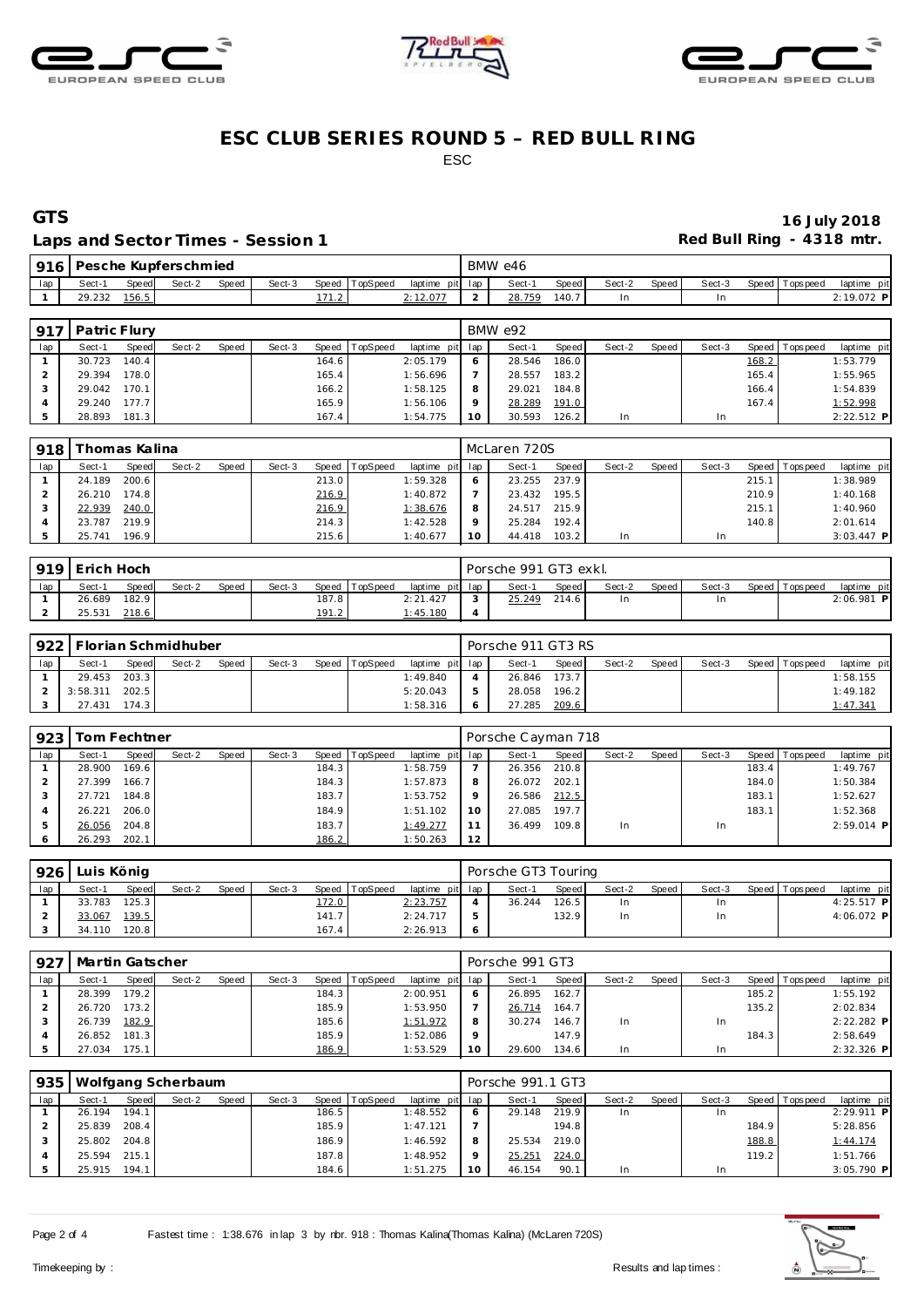





### Laps and Sector Times - Session 1 **Red Bull Ring - 4318 mtr. Red Bull Ring - 4318 mtr.**

# **GTS 16 July 2018**

| 936 | Mario Nast |       |        |       |        |                    |          |                 | Porsche GT4 |       |        |       |        |        |                 |              |
|-----|------------|-------|--------|-------|--------|--------------------|----------|-----------------|-------------|-------|--------|-------|--------|--------|-----------------|--------------|
| lap | Sect-1     | Speed | Sect-2 | Speed | Sect-3 | Speed              | TopSpeed | laptime pit lap | Sect-1      | Speed | Sect-2 | Speed | Sect-3 |        | Speed Tops peed | laptime pit  |
|     | 40.611     | 168.0 |        |       |        | 173.1              |          | 2:08.203        | 31.762      | 112.8 | In     |       |        |        |                 | 4:08.994 P   |
|     | 27.783     | 189.7 |        |       |        | 173.9              |          | 1:54.010        |             | 93.3  |        |       |        | 175.61 |                 | 3:00.191     |
|     | 27.832     | 193.8 |        |       |        | 175.3 <sub>1</sub> |          | 1:53.706        | 27.496      | 185.4 |        |       |        | 173.1  |                 | 1:50.669     |
|     | 27.405     | 199.1 |        |       |        | 176.8              |          | 1:52.444        | 43.967      | 69.1  | In     |       |        |        |                 | $3:20.799$ P |

| 938 | Ingo Schwarz |       |        |       |        |       |                |                 | Porsche 991.2 GT3 |         |        |         |        |       |                 |              |
|-----|--------------|-------|--------|-------|--------|-------|----------------|-----------------|-------------------|---------|--------|---------|--------|-------|-----------------|--------------|
| lap | Sect-1       | Speed | Sect-2 | Speed | Sect-3 |       | Speed TopSpeed | laptime pit lap | Sect-1            | Speed I | Sect-2 | Speed I | Sect-3 |       | Speed Tops peed | laptime pit  |
|     | 28.191       | 181.0 |        |       |        | 180.9 |                | 1:52.803        | 27.333            | 188.0   |        |         |        | 187.5 |                 | 1:58.820     |
|     | 27.019       | 187.7 |        |       |        | 185.2 |                | 1:51.621        | 26.392            | 183.5   |        |         |        | 184.9 |                 | 1:54.579     |
|     | 26.715 181.3 |       |        |       |        | 173.4 |                | 1:50.079        | 27.454 189.7      |         |        |         |        | 179.4 |                 | 1:52.081     |
|     | 27.010       | 187.3 |        |       |        | 173.4 |                | 1:49.876        | 30.137            | 147.9   | In     |         |        |       |                 | $3:18.814$ P |

|     | 939 Huck-Huck |       |        |       |        |                |                 | Porsche 991.2 GT3 RS |         |        |         |        |       |                 |              |
|-----|---------------|-------|--------|-------|--------|----------------|-----------------|----------------------|---------|--------|---------|--------|-------|-----------------|--------------|
| lap | Sect-1        | Speed | Sect-2 | Speed | Sect-3 | Speed TopSpeed | laptime pit lap | Sect-1               | Speed I | Sect-2 | Speed I | Sect-3 |       | Speed Tops peed | laptime pit  |
|     | 39.816        | 168.3 |        |       | 186.5  |                | 2:06.725        | 27.116               | 182.3   | In.    |         |        |       |                 | 4:04.980 P   |
|     | 32.719        | 178.3 |        |       | 172.8  |                | 1:58.223        |                      | 98.4    |        |         |        | 187.5 |                 | 3:02.486     |
|     | 27.826        | 182.9 |        |       | 187.2  |                | 1:53.759        | 26.553               | 169.6   |        |         |        | 152.3 |                 | 1:49.619     |
|     | 27.448        | 170.1 |        |       | 187.2  |                | 1:52.729        | 45.546               | 73.2    | In.    |         |        |       |                 | $3:19.044$ P |

| 948 | Hofmann-Stadler |         |        |       |        |       |                 |                 |    | Porsche GT3 4.0 |         |        |       |        |       |                |              |
|-----|-----------------|---------|--------|-------|--------|-------|-----------------|-----------------|----|-----------------|---------|--------|-------|--------|-------|----------------|--------------|
| lap | Sect-1          | Speed   | Sect-2 | Speed | Sect-3 | Speed | <b>TopSpeed</b> | laptime pit lap |    | Sect-1          | Speed   | Sect-2 | Speed | Sect-3 |       | Speed Topspeed | laptime pit  |
|     | 28.615          | 179.8 I |        |       |        | 184.3 |                 | 1:58.478        |    | 26.310          | 195.5   |        |       |        | 186.9 |                | 1:46.861     |
|     | 28.654          | 152.7   |        |       |        | 168.0 |                 | 1:58.191        | 8  | 25.846          | 189.7   |        |       |        | 187.2 |                | 1:47.482     |
|     | 30.913          | 183.8   | In     |       | In     |       |                 | $2:28.427$ P    |    | 25.984          | 198.8   |        |       |        | 187.8 |                | 1:46.555     |
|     |                 | 198.8   |        |       |        | 180.9 |                 | 2:25.676        | 10 | 25.744          | 182.3   |        |       |        | 142.7 |                | 2:06.204     |
|     | 28.457          | 178.3 I |        |       |        | 186.2 |                 | 1:52.707        | 11 | 34.923          | 135.6   |        |       |        | 151.5 |                | 2:16.696     |
|     | 26.592          | 195.2   |        |       |        | 186.9 |                 | 1:49.328        | 12 | 34.380          | 130.8 I | In     |       | In     |       |                | $2:39.296$ P |

| 950 | Richard Distl |              |        |       |        |       |          |                 |   | Porsche 991.2 GT3 |       |        |       |        |       |                |              |  |
|-----|---------------|--------------|--------|-------|--------|-------|----------|-----------------|---|-------------------|-------|--------|-------|--------|-------|----------------|--------------|--|
| lap | Sect-1        | <b>Speed</b> | Sect-2 | Speed | Sect-3 | Speed | TopSpeed | laptime pit lap |   | Sect-1            | Speed | Sect-2 | Speed | Sect-3 |       | Speed Topspeed | laptime pit  |  |
|     | 39.867        | 174.3        |        |       |        | 188.2 |          | 2:07.170        | ь | 28.657            | 135.6 | In     |       |        |       |                | $3:58.191$ P |  |
|     | 28.121        | 179.8        |        |       |        | 186.5 |          | 1:54.666        | O |                   | 99.9  |        |       |        | 185.2 |                | 3:05.691     |  |
|     | 32.096        | 174.3        |        |       |        | 189.8 |          | 1:57.224        |   | 26.912            | 170.4 |        |       |        | 147.3 |                | 1:50.381     |  |
|     | 27.219        | 169.6 l      |        |       |        | 189.8 |          | 1:52.949        | 8 | 44.112            | 77.9  | In     |       | In.    |       |                | $3:09.293$ P |  |

|     | 952   Mathias Kieber |       |        |       |        |       |          |                 |   | Porsche 997 GT3 |       |        |       |        |        |                 |              |
|-----|----------------------|-------|--------|-------|--------|-------|----------|-----------------|---|-----------------|-------|--------|-------|--------|--------|-----------------|--------------|
| lap | Sect-1               | Speed | Sect-2 | Speed | Sect-3 | Speed | TopSpeed | laptime pit lap |   | Sect-1          | Speed | Sect-2 | Speed | Sect-3 |        | Speed Tops peed | laptime pit  |
|     | 29.415 134.4         |       |        |       |        | 177.0 |          | 1:58.836        | 5 |                 | 140.0 |        |       |        | 177.3  |                 | 6:19.837     |
|     | 30.868               | 122.8 |        |       |        | 176.2 |          | 2:15.399        | 6 | 30.121          | 144.5 |        |       |        | 183.11 |                 | 1:55.511     |
|     | 30.088               | 112.6 |        |       |        | 176.2 |          | 2:05.074        |   | 27.518          | 154.9 |        |       |        | 183.7  |                 | 1:53.415     |
|     | 34.898               | 119.2 | In     |       |        |       |          | $2:24.600$ P    | 8 | 28.334          | 154.5 | In     |       | In     |        |                 | $3:09.538$ P |

| 969 | Josef Mühlbauer |         |        |       |        |                |                 |   | Porsche 991 GT3 |       |        |       |        |       |                 |              |
|-----|-----------------|---------|--------|-------|--------|----------------|-----------------|---|-----------------|-------|--------|-------|--------|-------|-----------------|--------------|
| lap | Sect-1          | Speed   | Sect-2 | Speed | Sect-3 | Speed TopSpeed | laptime pit lap |   | Sect-1          | Speed | Sect-2 | Speed | Sect-3 |       | Speed Tops peed | laptime pit  |
|     | 39.836          | 168.8   |        |       | 170.1  |                | 2:06.557        | ь | 28.230          | 184.8 | In     |       | In     |       |                 | $4:02.233$ P |
|     | 29.449          | 179.2   |        |       | 177.6  |                | 1:55.560        | 6 |                 | 100.5 |        |       |        | 184.9 |                 | 3:05.951     |
|     | 28.403          | 176.6   |        |       | 180.3  |                | 1:54.855        |   | 26.835          | 177.2 |        |       |        | 151.0 |                 | 1:49.937     |
|     | 28.220          | 181.6 L |        |       | 181.2  |                | 1:53.500        | 8 | 43.993          | 81.8  | In     |       | In     |       |                 | $3:15.476$ P |

|     | 975   Stefan Rödler |              |        |       |        |                |                 |         | Porsche 991 GT3 |       |        |       |        |       |                 |              |
|-----|---------------------|--------------|--------|-------|--------|----------------|-----------------|---------|-----------------|-------|--------|-------|--------|-------|-----------------|--------------|
| lap | Sect-1              | Speed        | Sect-2 | Speed | Sect-3 | Speed TopSpeed | laptime pit lap |         | Sect-1          | Speed | Sect-2 | Speed | Sect-3 |       | Speed Tops peed | laptime pit  |
|     | 27.287              | 212.9        |        |       |        | 181.8          | 1:51.558        | 6       | 32.728          | 189.3 |        |       |        | 184.6 |                 | 1:55.413     |
|     |                     | 26.870 214.6 |        |       | 182.7  |                | 1:48.840        |         | 26.540 217.2    |       |        |       |        | 184.0 |                 | 1:47.538     |
|     |                     | 26.536 215.9 |        |       | 183.4  |                | 1:47.771        | 8       | 26.511          | 215.1 |        |       |        | 184.6 |                 | 1:46.950     |
|     | 25.857              | 218.1        |        |       |        | 184.0          | 1:59.902        | $\circ$ | 26.096          | 219.5 | -In    |       | In     |       |                 | $2:09.736$ P |
|     | 27.664              | 162.2        |        |       | 179.1  |                | 2:00.128        | -10     |                 |       |        |       |        |       |                 |              |

| 977' |        |       | Sebastian Schmitt |              |        |       |                |                 |            | Porsche GT3 |       |        |       |        |       |                |             |
|------|--------|-------|-------------------|--------------|--------|-------|----------------|-----------------|------------|-------------|-------|--------|-------|--------|-------|----------------|-------------|
| lap  | Sect-1 | Speed | Sect-2            | <b>Speed</b> | Sect-3 |       | Speed TopSpeed | laptime pit lap |            | Sect-1      | Speed | Sect-2 | Speed | Sect-3 |       | Speed Topspeed | laptime pit |
|      | 27.268 | 211.3 |                   |              |        | 184.9 |                | 1:52.323        | $\epsilon$ | 25.858      | 216.4 | In     |       | In     |       |                | 1:53.690 P  |
|      | 25.959 | 218.1 |                   |              |        | 187.2 |                | 1:45.082        |            |             | 202.1 |        |       |        | 182.4 |                | 5:50.053    |

Page 3 of 4 Fastest time : 1:38.676 in lap 3 by nbr. 918 : Thomas Kalina(Thomas Kalina) (McLaren 720S)